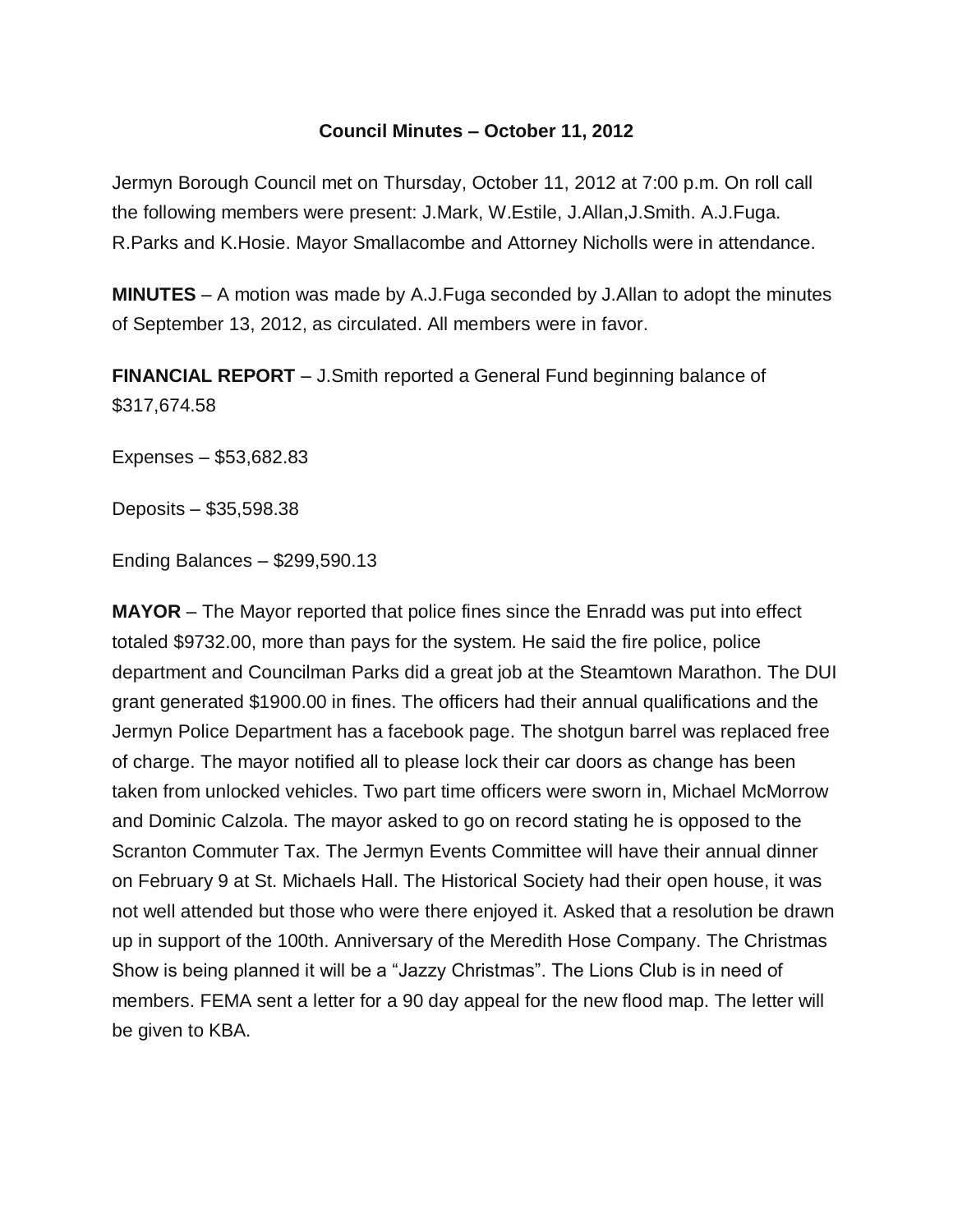**SOLICITOR**-Attorney Nicholls had the lightweight construction ordinance ready for review, it can be advertised if council so wishes. Concerning the building inspectors contract, Attorney Nicholls asked if Bureau Veritas and NEIC can attend the next work session. He has the driveway ordinance ready and council can decide to advertise or review it.

**FIRE CHIEF** – Fire Chief Rood reported he has smoke detectors and suggested two per person and asked that it be placed on the website.

At this time Fire Chief Rood displayed the results of a six minute burn with burned models and explained the danger of walking across a floor constructed with the lightweight construction.

**LIGHTWEIGHT CONSTRUCTION ORDINANCE** – A motion was made by A.J.Fuga, seconded by W.Estile to advertise the Lightweight Construction Ordinance. All members were in favor.

The Driveway Ordinance was tabled for review.

## **PUBLIC Input**

W.Langman, Bacon Street asked if the Borough has any control over the raising of rates for Adams Cable Company. Council responded that they do not.

Michelle Newberry, Lackawanna County, informed council that the County will be having budget hearings on October 15 at 1 p.m. at the Commissioners Conference Room, October 16 at 5:30 at the Blakely Borough building, October 17 at 5 p.m. at the Clarks Summit Borough Building and October 18, 6 p.m, at the Carbondale City Hall. There will be a Veterans Day free weekend at Steamtown NHS, November 10-12. The voter I.D. has been lifted.

**FINANCE**– J.Smith had questions concerning invoices for the police department. He asked in the future he receive the invoices before the meeting. A motion was made by A.J.Fuga, seconded by B.Parks to approve invoices in the amount of \$3718.61. All members were in favor.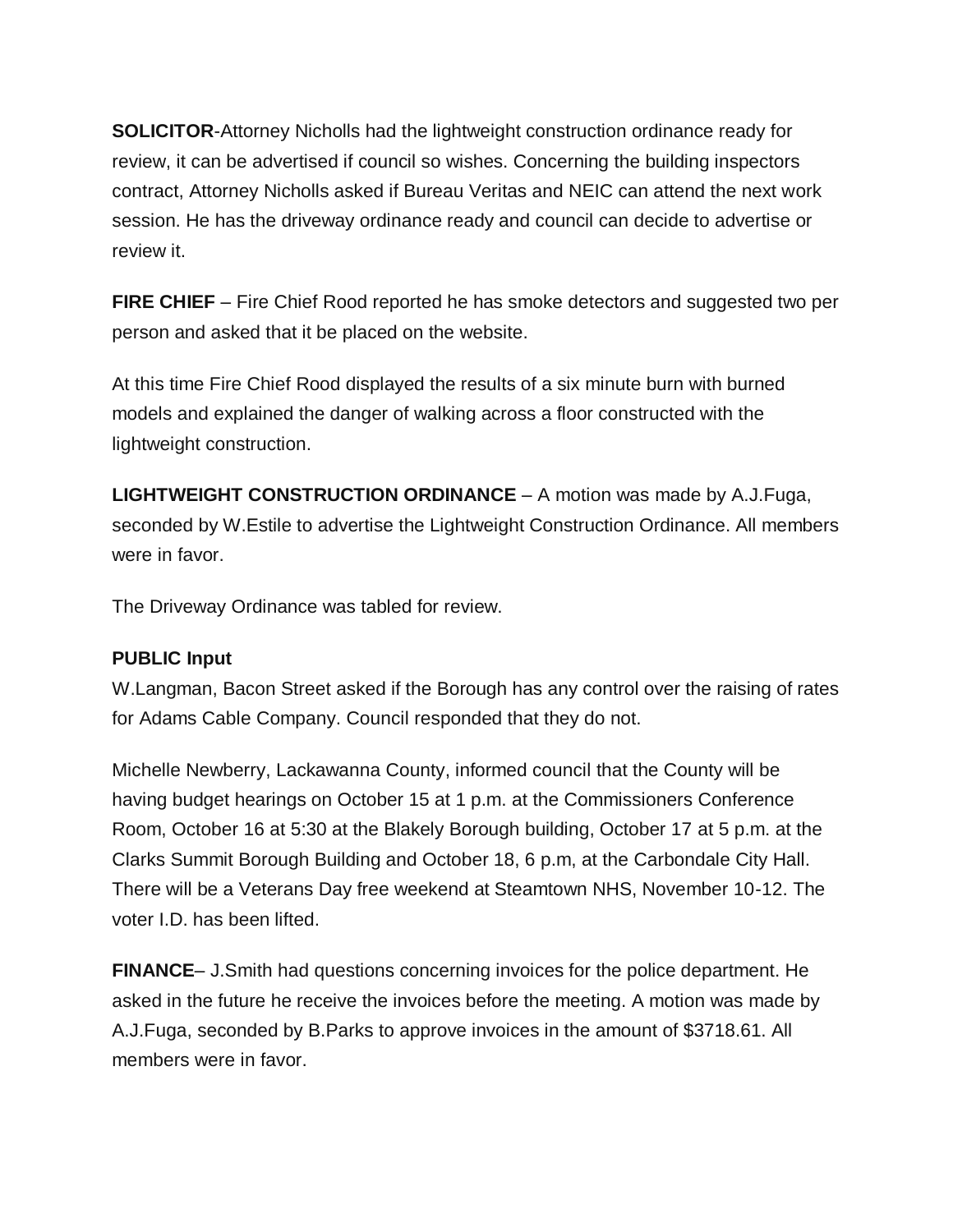**NOVEMBER 2 MEETING** -A motion was made by B.Parks seconded by J.Mark to have a budget/legislative meeting on November 2,2012 at 9:00 a.m. All members were in favor.

**PUBLIC WORKS** – B.Parks reported that we are having costly problems with the decorative lights on Main Street, there are three lights out and if the problem is the ballast, it can cost \$500.00 a light. A.J.Fuga said he has information on converting to led lights which he gave to Mr. Parks.

Mr. Parks said there is a \$500.00 bill for a drain box, grate and pipe to install in the parking lot to elevate the flooding problem. He informed council on the PPL grant program : The cost is \$8622.02 to the borough less the grant amount of \$2566.50 which still leaves the borough with a cost of \$6055.45.Mr.Parks felt it wasn't a good idea. He said he has not received the quote yet for the power box in the gym. Mr. Parks asked council to purchase a salt spreader for the stake body truck.

**SALT SPREADER** – A motion was made by B.Parks, seconded by Walter Estile to purchase a salt spreader for the stake body dump at a cost of \$3573.00, the funds to come from the recycling account. All members were in favor.

Mr.Parks had a form for council to review for missing punches, unscheduled shifts, etc.

**MILLIENIUM DAY CARE**– Mr. Parks reported that Mr.Duffy is in the process of completing the project for his parking lot. It was approved by the Jermyn Planning Commission and he thanked W.Estile, R.Rood and B.Chase for their assistance with the matter. Mr. Parks said Archbald Hose Company will be having an Octoberfest on Friday From 5 to 11 and Saturday from 11:00 a.m. to whenever. There will be a civil war reenactment on Saturday.

**PUBLIC SAFETY**– A.J. Fuga reported there is a problem with people parking in the alley behind the bank, he suggested that lines be painted on the alley to alleve the problem. J.Allan said that people who go to the bank think the bank owns the property behind it. There is also a problem with parents blocking the alley dropping off or picking up their children from cdc classes.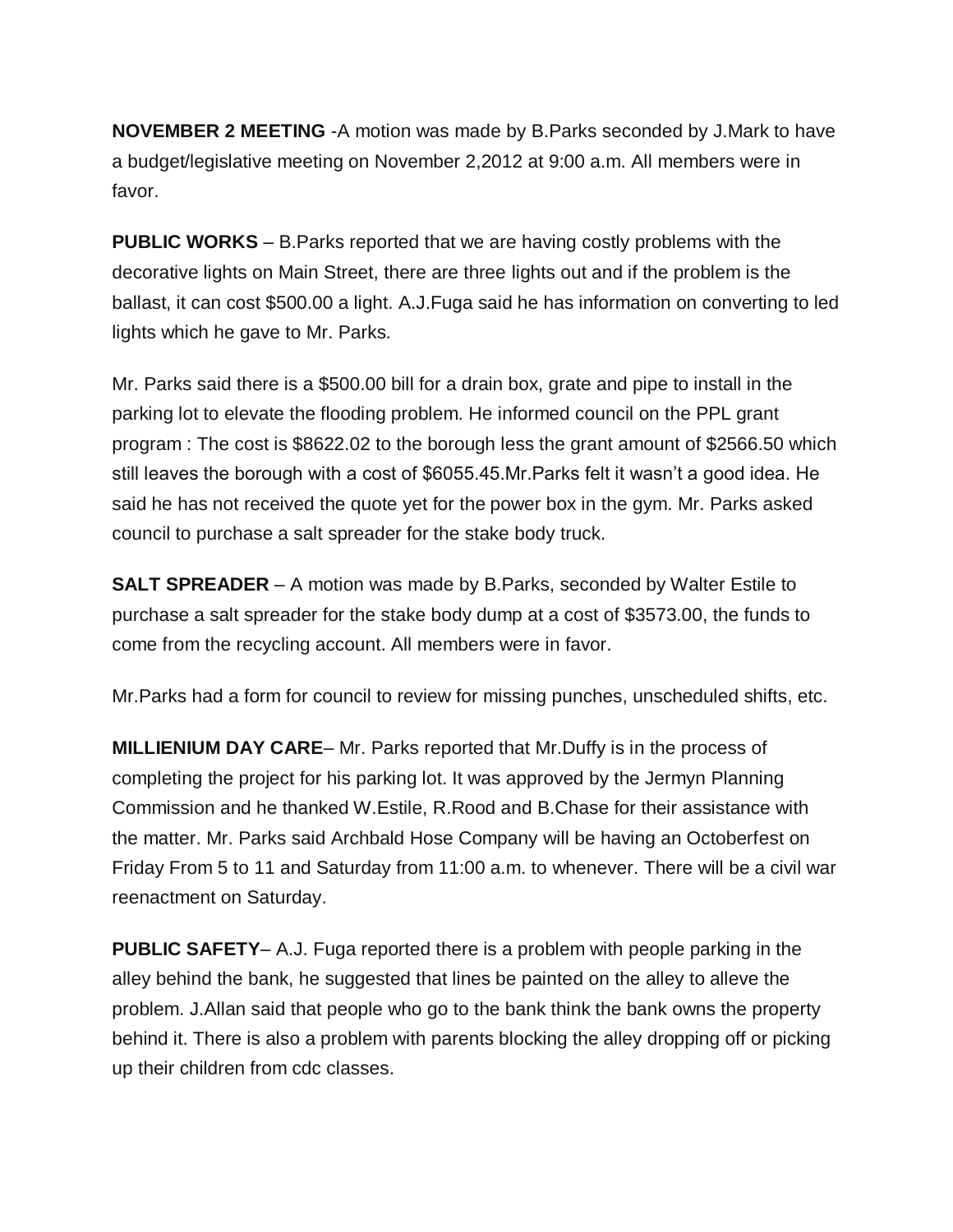J.Smith suggested a courtesy call to the church that designated parking is going to take place and it could be placed in the bulletin.

B.Parks asked if a crosswalk can be painted at Convenient? Mayor Smallacombe said that Penn Dot has to give permission. A.J.Fuga said he will look into it.

K.Hosie asked for volunteers on the Recreation Commission.

**INSURANCE BIDS** – Attorney Nicholls explained that although Man, Levy & Nogi's bid looked less expensive, there were some items in the commercial policy that were not included, their deductible higher. Also in talking to SWIF no one can give a quote for workmans compensation but SWIF.

**2012 2013 INSURANCE PACKAGE** – A motion was made to award the 2012-2013 insurance package to DGK at a cost of \$72,363.00.by A.J.Fuga, seconded by W.Estile. All members were in favor.

**EMPLOYEE HANDBOOK** – A motion was made by J.Smith, seconded by J.Mark to pass a Resolution for the adoption of the October 11,2012 Revised Employee Handbook. All members were in favor.

J.Smith asked that the cell phone issue be tabled.

**M.MCMORROW AND DOMINIC CALZOLA** – K.Hosie asked if they know the roads? Acting Chief Arthur said yes. A motion was made to raise M.McMorrow's and D.Calzola's hourly rate to \$10.50. All members were in favor.

**MMO GENERAL EMPLOYEES** – A motion was made to adopt the 2013 MMO for the Jermyn Borough General Employees Pension in the amount of \$6636.00 . All members were in favor.

**SCRANTON COMMUTER TAX** -Mayor Smallacombe said although he is against the commuter tax he does not agree with boycotting Scranton businesses. A motion was made by B.Parks seconded by W.Estile to send a letter that the Borough of Jermyn is against the Scranton Commuter Tax. All members were in favor.